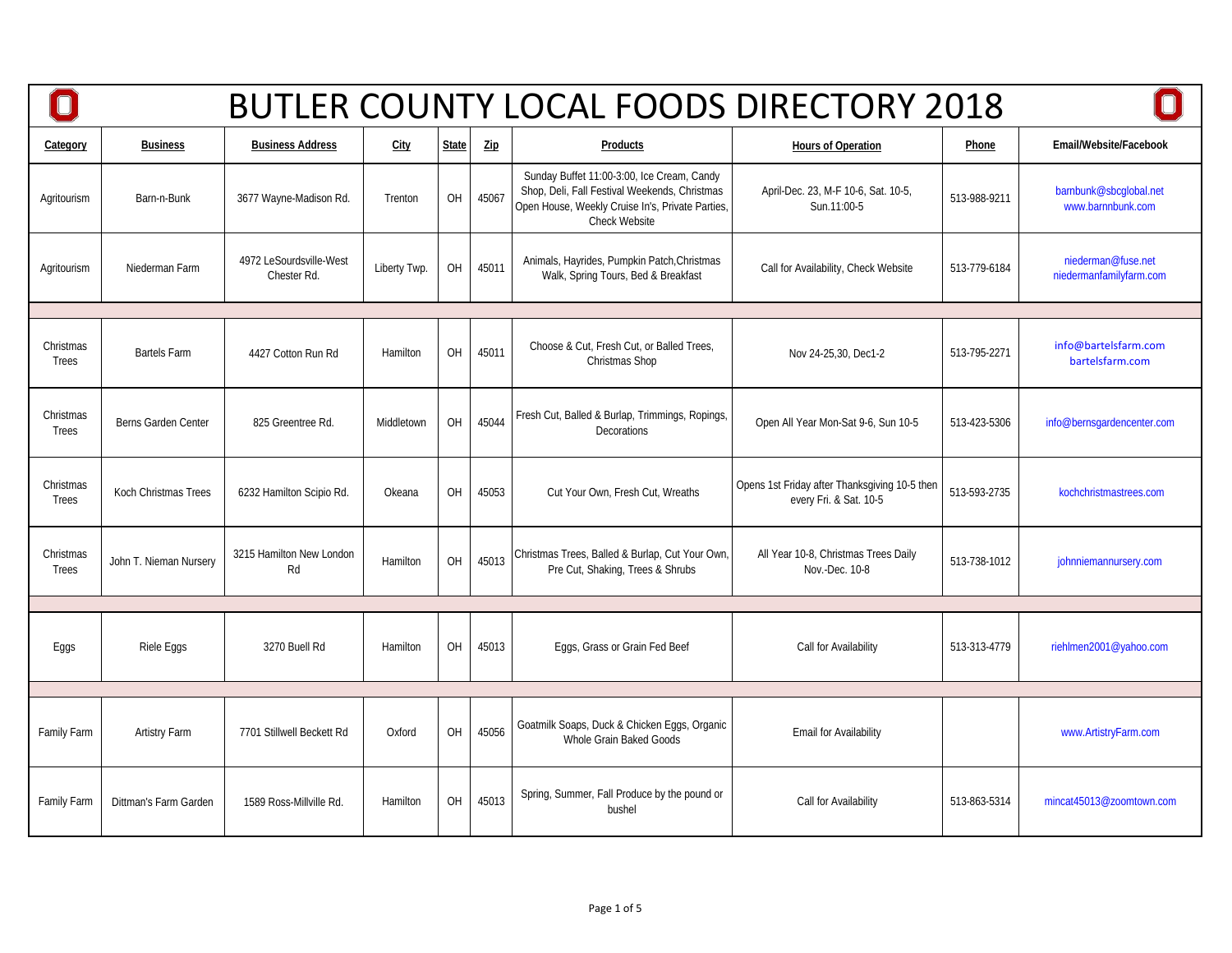| Family Farm           | <b>HOKYBE FARMS LLC</b>        | 7893 Shera Rd.           | Oxford                | OH | 45056 | 100% Grass Fed Beef, Individual Cuts & By the<br>Pound. Free Range Eggs                                                                              | <b>Email for Availability</b>                                                                             | 513-523-6825 | hokybefarms@gmail.com           |
|-----------------------|--------------------------------|--------------------------|-----------------------|----|-------|------------------------------------------------------------------------------------------------------------------------------------------------------|-----------------------------------------------------------------------------------------------------------|--------------|---------------------------------|
| Family Farm           | LeeAnn Farm Products           | 7278 Brookville Rd.      | Oxford                | OH | 45056 | Spring, Summer, Fall Produce                                                                                                                         | Call for Availability                                                                                     |              |                                 |
| Family Farm           | Locust Run Farm                | 209 Sample Rd.           | Oxford                | OH | 45056 | Lettuces and Onions Available at Moon Coop,<br>Oxford Farmer's Mkt.                                                                                  |                                                                                                           | 513-478-1761 |                                 |
| Family Farm           | Five Oaks Organic              | 2771 Oxford Trenton Rd.  | Oxford                | OH | 45056 | Certified Organic Vegetables, Grains (Sugar<br>Sordum and Millet), Wool, Flowers & Herbs                                                             | Call for Availability                                                                                     | 513-258-7541 | 5oaksorganics@gmail.com         |
| Family Farm           | Jericho Run Farms              | 3886 Somerville Rd.      | Somerville            | OH | 45064 | All Seasonal Produce, Jams, Baked Goods, Pork,<br>Beef & Poultry                                                                                     | Call for Availability                                                                                     | 513-615-3298 | jerichorunfarms@gmail.com       |
| Family Farm           | Just Farmin'                   | 6887 Devon Drive         | Liberty<br>Township   | OH | 45044 | 40 Varieties of Veggies including Heirloom &<br>CSA - Grown Without Conventional Pesticides                                                          | Call for Availability & West Chester Farmers<br>Market                                                    | 513-238-9795 | williscrq@aol.com               |
| Family Farm           | Kollstedt Farm Stand           | River Rd.                | Fairfield<br>Township | OH | 45014 | Local Fresh Produce                                                                                                                                  | 10 -6 June - Oct. 31                                                                                      |              |                                 |
|                       |                                |                          |                       |    |       |                                                                                                                                                      |                                                                                                           |              |                                 |
| Family Farm<br>Market | Brown's Family Farm<br>Market  | 11620 Hamilton-Cleves Rd | Hamilton              | OH | 45013 | Fresh Produce, Baked Goods, Crafts                                                                                                                   | April-Oct. 31 8 AM-7PM                                                                                    | 513-738-0404 | johnbrownfarms@hotmail.com      |
| Family Farm<br>Market | <b>Burwinkel Farm Market</b>   | 4375 Hamilton Cleves Rd. | Hamilton              | OH | 45013 | Local Corn, Summer & Fall Produce, 10 varieties<br>of tomatoes, 20 varieties of pumpkins                                                             | End of June thru Ocotober, 9AM-7PM                                                                        | 513-738-1145 | www.Facebook.com/BurwinkleFarms |
| Family Farm<br>Market | <b>Butterfield Farm Market</b> | 4000 Oxford Trenton Rd.  | Oxford                | OH | 45056 | Garden Plants, Summer & Fall Produce,<br>Christmas Trees, Jams, Honey, Crafts, Cheese,<br>Meats, Hay, Straw, Corn Maze, Hay Rides,<br>Pumpkins       | April-Christmas Eve 9:30-6PM                                                                              | 513-524-2676 | www.butterfieldfarmmarket.com   |
| Family Farm<br>Market | Schwab Family Market<br>LLC    | 3967 Oxford Reily Rd.    | Oxford                | OH | 45056 | Blackerries, Strawberries. Raspberries, All<br>Summer Produce, Eggs. Hayrides, Petting Zoo,<br>Amish Wedding Jar Products: Jams, Jellies,<br>Pickled | Monday - Saturday 9-6:30 Sunday 10-5 August<br>Antique Tractor Pull, October Weekend<br>Haunted Corn Maze | 513-233-5469 | schwabfamilyfarmmarket.com      |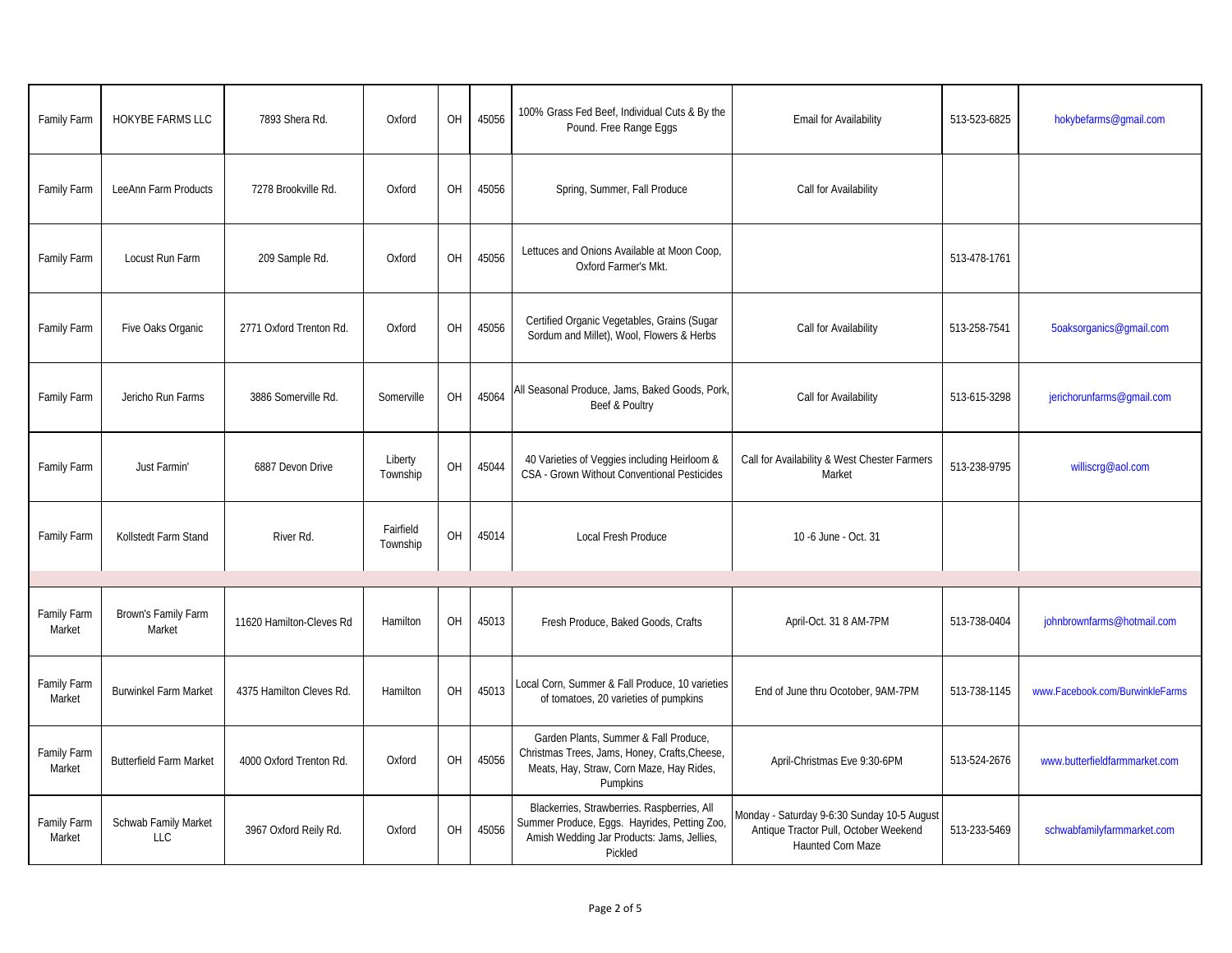| Family Farm<br>Market               | Garver Family Farm<br>Market                                                      | 6716 Hamilton-Lebanon Rd.                   | Middletown     | OH        | 45044 | All Varieties Produce, Baked Goods, Plants,<br>Baskets, Mums                      | May-Oct., Mon-Sat 10-6, Sun 10-5                                                        | 513-539-6366 | www.garverfarmmarket.com                                                                                                                                                                |
|-------------------------------------|-----------------------------------------------------------------------------------|---------------------------------------------|----------------|-----------|-------|-----------------------------------------------------------------------------------|-----------------------------------------------------------------------------------------|--------------|-----------------------------------------------------------------------------------------------------------------------------------------------------------------------------------------|
|                                     |                                                                                   |                                             |                |           |       |                                                                                   |                                                                                         |              |                                                                                                                                                                                         |
| Farmers<br>Market                   | <b>Bridgewater Fallls Farm</b><br>and Craft Market                                | 3385 Princeton Rd.                          | Fairfield Twp. | OH        | 45011 | Local Fresh Produce, Baked Goods, Crafts                                          | Thursday 5 -8 PM                                                                        | 513-824-7170 | ejones@phillipsedisoncom                                                                                                                                                                |
| Farmers<br>Market                   | Village Green Farmer's<br>Market                                                  | 301 Wessel Drive                            | Fairfield      | OH        | 45014 | Local Produce, Baked Goods, Crafts & More                                         | Wednesdays May - October 5-7, Village Green<br>Park, Nov - April, Community Arts Center | 513-896-8440 | https://www.facebook.com/Fairfiel<br>dVillageGreenFarmersMarket<br>https://www.fairfield-<br>city.org/612/Village-Green-Farmers-<br>Market krusso@fairfield-city.org,<br><b>Manager</b> |
| Farmers<br>Market                   | <b>Hamilton Historic Farmers</b><br>Market                                        | 315 High Street                             | Hamilton       | OH        | 45011 | Local Produce, Fruit, Jams, Candles, Crafts,<br>Baked Goods & More                | Sat. June-Nov. 8-12                                                                     | 513-374-4595 | jennisachiko@gmail.com<br>www.facebook.com/HamiltonHistoricFar<br>mersMarket                                                                                                            |
| Farmers<br>Market                   | <b>Oxford Farmer's Market</b>                                                     | Oxford Town Square                          | Oxford         | <b>OH</b> | 45056 | Local Fresh Organic Products, Baked Goods,<br>Flowers, Plants, Jams               | Saturdays May-Sept., 8-12, Oct-<br>Thanksgiving.9-12, 3rd Sat. Nov-April, 10-12         | 513-505-5238 | info@oxfordfarmersmarket.com<br>www.OxfordFarmersMarket.com                                                                                                                             |
| Farmers<br>Market                   | West Chester's Farmers &<br><b>Artisan Home Producers</b><br>Market               | 9363 Center Pointe Drive on<br>the Square   | West Chester   | OH        | 45069 | Local Produce, Fruit, Jewelry, Soaps, Baked<br>Goods, & More                      | Sat. May-Oct. 9 am - 1 pm                                                               | 513-895-1281 | www.westchesterohiofarmersmarket.org                                                                                                                                                    |
| Farmers<br>Market                   | West Chester's Farmers &<br><b>Artisan Home Producers</b><br>Market-Winter Market | 8558 Beckett Road in the<br>Muhlhauser Barn | West Chester   | OH        | 45069 | Local Produce, Fruit, Jams, Honey, Baked<br>Goods, Jewelry                        | 1st & 3rd Saturdays<br>December - March 2 pm - 4pm                                      | 513-895-1281 | www.westchesterohiofarmersmarket.org                                                                                                                                                    |
|                                     |                                                                                   |                                             |                |           |       |                                                                                   |                                                                                         |              |                                                                                                                                                                                         |
| <b>Full Service</b><br>Grocery      | Moon Coop-Full Service<br>Grocery Local & Organic<br>Items/Lunches                | 512 S. Locust St                            | Oxford         | OH        | 45056 | Local Fresh and Organic Produce, Grass Fed<br>Meats & Dairy, Full Service Grocery | Mon-Sat 9-8, Sun 10-6                                                                   | 513-280-5020 | www.mooncoop.coop                                                                                                                                                                       |
|                                     |                                                                                   |                                             |                |           |       |                                                                                   |                                                                                         |              |                                                                                                                                                                                         |
| Hamilton<br>Urban Garden<br>Systems | Hamilton Urban Garden<br>Systems (HUGS)                                           | 545 South Front St.                         | Hamilton       | OH        | 45011 | Natural & Organic Produce, Herbs, Plants                                          | Hamilton Historic Farmer's Mkt. (Saturday),<br>Home Delivery Service                    | 513-328-1819 | hamiltonurbangarden.hug@gmail.com                                                                                                                                                       |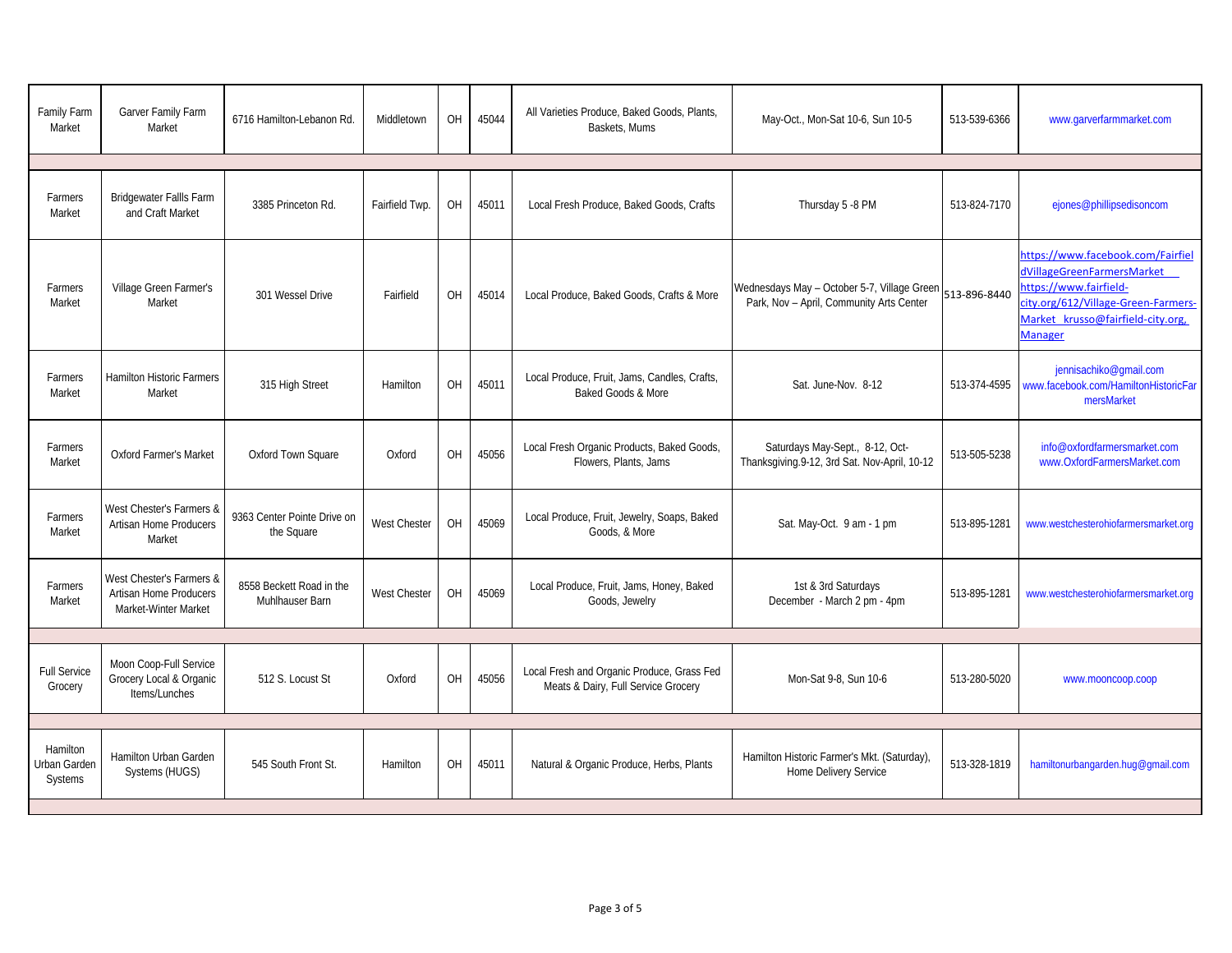| Honey                 | <b>DebsBeez</b>                           | 4928 Long Farm Lane       | Trenton  | <b>OH</b> | 45067 | Raw Honey                                                                                                                      | Call for Availability, Fairfield Farmers Market,<br>Liberty Township Farmers Market | 513-428-0375 | dmalonel51@gmail.com                                        |
|-----------------------|-------------------------------------------|---------------------------|----------|-----------|-------|--------------------------------------------------------------------------------------------------------------------------------|-------------------------------------------------------------------------------------|--------------|-------------------------------------------------------------|
| Honey                 | Don Popp's Honey Farm                     | 3134 Oxford Middletown Rd | Hamilton | OH        | 45013 | Honey & Honey Products                                                                                                         | At the Farm or Local Stores (Kroger's and<br>Jungle Jim's)                          | 513-523-0780 | drcrappie@aol.com                                           |
|                       |                                           |                           |          |           |       |                                                                                                                                |                                                                                     |              |                                                             |
| Meat                  | HOCKYBE FARMS LLC                         | 7893 Shera Rd.            | Oxford   | OH        | 45056 | 100% Grass Fed Beef, Individual Cuts & By the<br>Pound, Free Range Eggs                                                        | <b>Email for Availability</b>                                                       | 513-523-6825 | hokybefarms@gmail.com                                       |
| Meat                  | Dan Burkholder                            | 61865 Oxford-Milford Rd.  | Oxford   | OH        | 45056 | Lambs- will deliver to processor or custom cut                                                                                 | Call for availability                                                               | 513-405-0287 | dandburkholder@qmail.com                                    |
| Meat                  | <b>Highcrest Farm</b>                     | 57012 Wayne Trace Rd.     | Hamilton | OH        | 45011 | Beef, Goats                                                                                                                    | Call for availability                                                               | 513-726-6176 |                                                             |
| Meat                  | Reserve Run Family Farm<br>LLC            | 2850 Lanes Mills Rd.      | Oxford   | <b>OH</b> | 45056 | All Natural Beef, Chicken, Lamb, Pork                                                                                          | Call for Availability                                                               | 513-461-7513 | drew@reserverunfarm.com<br>reserverunfarm.com               |
|                       |                                           |                           |          |           |       |                                                                                                                                |                                                                                     |              |                                                             |
| Meat & Family<br>Farm | Harris-Miller Farm -<br>Certified Organic | 6578 Fairfield Rd         | Oxford   | OH        | 45056 | Organically Raised Cattle 100% Grass Fed Beef<br>1/4's & 1/2's. Certified Organic Corn, Wheat,<br>Spelt, Soy Beans, Hay, Oats. | Call or Email for Availability. Cuts available at<br>MOON CO-OP Oxford              | 513-524-9419 | millersibyl883@gmail.com                                    |
| Meat & Family<br>Farm | Gillespie Farms                           | 4350 Huston Rd.           | Hamilton | OH        | 45013 | Beef (Whole, 1/2, 1/4, Retail Cuts), Goats,<br>Produce, Pumpkins, Gourds                                                       | Call for availability                                                               | 513-839-0357 | Olivernathan73@yahoo.com<br>www.Facebook.com/Gillespie Farm |
| Meat & Family<br>Farm | Streit Double J Farm                      | 3070 Wehr Rd.             | Hamilton | OH        |       | Cow Dairy Herd Shares, Grass Fed Beef,<br>45011 Heritage Red Wattle Hogs, Produce, High Tunnel<br>Greenhouse                   | Call or Email for Availability- Sold Only at the<br>Farm                            | 513-284-7330 | info@doublejfarmohio.com                                    |
| Meat & Family<br>Farm | Summe Farm                                | 3477 Millville Shandon Rd | Hamilton | OH        | 45013 | Eggs, Hogs, Goats, Farm Fresh Vegetables,<br>Varieties of Hay, Straw, Firewood, Pumpkins,<br>Gourds                            | Call for Availability                                                               | 513-477-2637 |                                                             |
|                       |                                           |                           |          |           |       |                                                                                                                                |                                                                                     |              |                                                             |